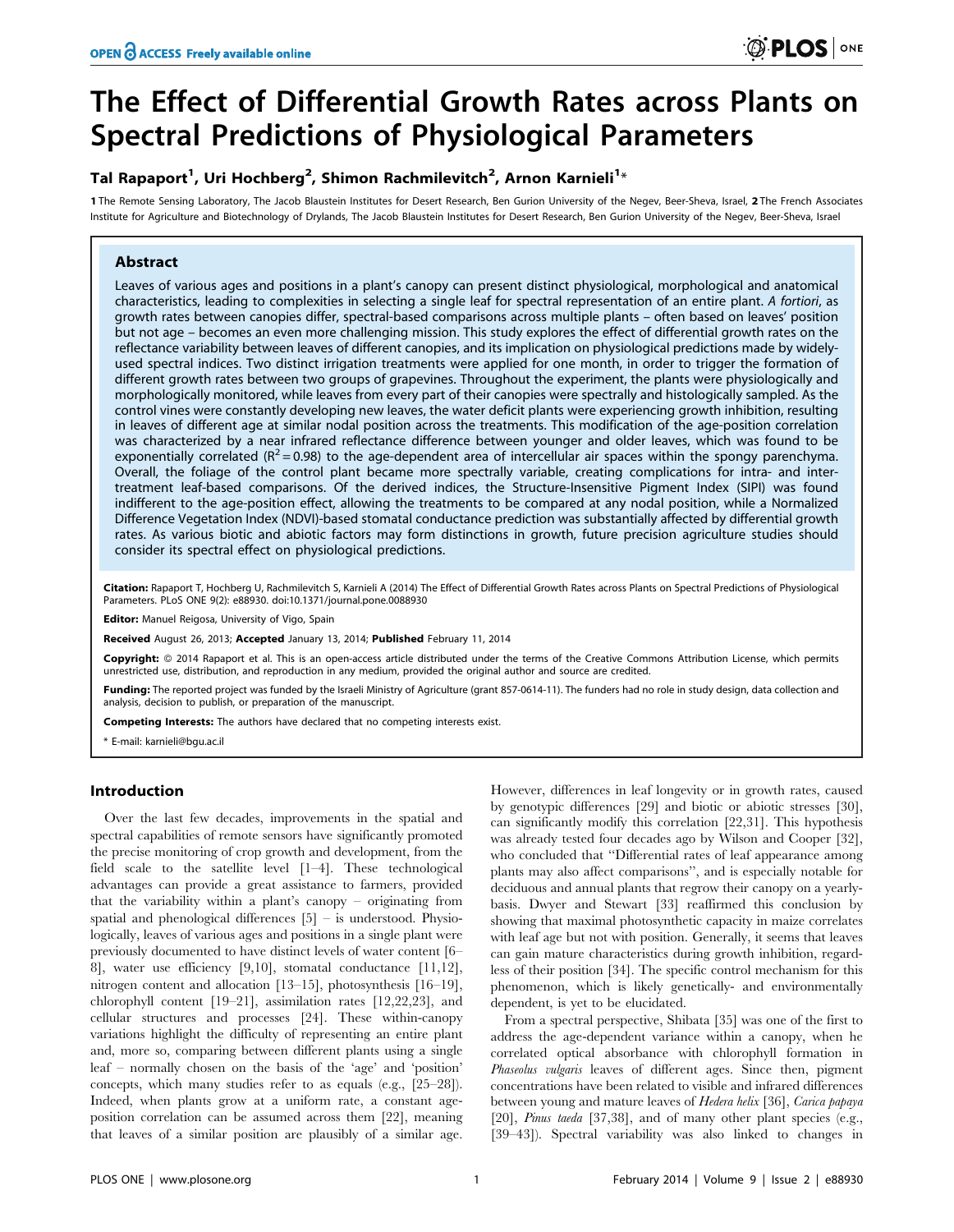age-dependent histological variables within the leaf, such as the thickness of its tissues [44–46] and the air cavity distribution in its parenchyma layers [47–49]. The latter feature has been mainly linked to near infrared (NIR) reflectance, as the difference between the refraction index of cell walls and that of intercellular air voids – spaces that generally spread with leaf maturity  $-$  is likely the cause for scattering in this portion of the electromagnetic spectrum [50– 54]. To date, only few remote sensing studies seemed to emphasize the importance of leaf age variability within a canopy in the context of spectral comparisons between plants. The most relevant and recent exception is the work of Liu et al. [41], who argued that ''Few reports had simultaneously analyzed the relationship among the spectral reflectance indices, pigment concentrations, different plant species and developmental stages''. Their conclusion that ''Some indices show greater promise as estimators of pigment concentrations than others'' supports the ideas of Stone et al. [21], who stated that ''Leaf-age composition of crowns needs to be taken into account when applying reflectance-based indices''. Another related example is the work of Isaacson et al. [55], who tried to normalize the phenological effect for common spectral indices using Landsat and MODIS data.

The current study was set to explore the effect of differential growth rates on the reflectance variability of leaves across different plants, and its impact on spectral-based physiological predictions. Specifically, the objectives were (1) to model the variance between individual leaves of canopies in the face of differential growth rates; (2) to relate this spectral variance among leaves of different age and position to the anatomical variance that causes it; and (3) to test the susceptibility of several widely-used reflectance indices to this spectral-anatomical effect, and their ability to predict physiological parameters in light of differential growth rates. To accomplish these objectives, two groups of ten grapevines were subjected to distinct water treatments, so that different growth rates could be established between them. During their development, the plants were physiologically and morphologically monitored in order to associate their water status to growth regulation. Additionally, leaves from every part of their canopies were spectrally and histologically sampled, so that reflectance measurements can be correlated with leaves' strata thickness and air cavity distribution. It was hypothesized that leaves of the same nodal position across the two irrigation groups could be gradually distinguished by their NIR reflectance values, due to anatomical differences, consequently limiting the ability of some spectral indices to physiologically compare between the stress treatments.

## Methodology

## Plant Materials and Growth Conditions

Twenty Cabernet Sauvignon one-year-old plants (Vitis vinifera L. cv.), grafted on Richter-110 rootstocks, were grown under controlled conditions in 10 liter pots filled with 9 liters of 'RAM8' media (Tuff Merom Golan, Merom Golan, Israel). The soil was enriched with a controlled-release fertilizer, and fresh water was applied on a daily basis through drip-irrigation in a rate of 2 L  $h^{-1}$ . Day and night temperatures within the greenhouse were maintained between  $28 \pm 1.5^{\circ}$ C and  $18 \pm 1.5^{\circ}$ C, respectively. Plants were pruned to allow the growth of a single branch, while flower buds were removed upon emergence to sustain the vines in a vegetative state.

#### Experimental Design

Until the beginning of the experiment, all twenty plants were irrigated daily to field capacity. The experiment began once the plants had reached a size of 12–16 leaves and lasted for 30 days.

While ten vines were kept on the same irrigation regime and maintained as controls (C), the other ten plants were subjected to a steady level of water deficit (WD). The stress treatment was applied according to the suggestions of Pou et al. [56] and is briefly described as follows. Irrigation was halted from day 1 until a volumetric water content (VWC) range of 5–10% was achieved in the pots. The plants were then kept at this stress level by daily replenishments of the amounts of water consumed, which were determined by weighing the pots every evening and subtracting the results from their corresponding target weights. All pots were arranged in the greenhouse according to a randomized complete block design, and were put sufficiently far from one another and from the greenhouse edges to minimize shading effects.

Differences in the stress level of the vine groups were physiologically assessed by measuring selected gas exchange parameters. These measurements were taken on the  $1<sup>st</sup>$  day of experiment (DOE) before the stress was applied, on the 7<sup>th</sup> DOE in order to allow the WD pots to reach the desired VWC, and on the 29<sup>th</sup> DOE that was the last measuring day. Changes in vegetative development were evaluated by counting the number of nodes and measuring foliage area on the  $1<sup>st</sup>$ ,  $15<sup>th</sup>$ , and  $29<sup>th</sup>$  DOE. In order to keep track of leaves' age, they were marked upon reaching a size of  $1 \text{ cm}^2$ . Spectral measurements of the vines' leaves were taken on the  $1^{st}$ ,  $7^{th}$ ,  $15^{th}$ , and  $29^{th}$  DOE. Tissue samples were collected on the  $29<sup>th</sup>$  day for complementary histological measurements. All types of measurements (Table 1) were conducted between 10:00–13:00.

## Physiological and Morphological Measurements

Stomatal conductance  $(g_s)$  and net  $CO_2$  assimilation rates  $(A_N)$ of the youngest, fully-matured leaf of each plant were collected using a portable Li-6400 Infrared Gas Analyzer (Li-Cor Biosciences Inc., NE, USA). The open photosynthesis system was equipped with an external carbon dioxide source, in order to maintain the leaf chamber at a concentration of  $400 \mu$ mol mol<sup>-1</sup>. Temperature and relative humidity range were  $28^{\circ}$ C and  $30-$ 55%, respectively, and the photosynthetic active radiation (PAR) rate was 1000 µmol photons  $m^{-2}$  s<sup>-1</sup>. Gas exchange measurements were taken inside the greenhouse.

Foliage area was determined using a regression model that correlated the surface dimensions of a leaf with its actual area. After logging the width and length of 30 leaves, their pictures were then taken against a white background. The images were then made binary using The GIMP 2.6.11 software (http://www.gimp. org), so that the real areas could be derived from the sum of all relevant pixels. Eventually, a least squares linear regression model was found to best predict the actual leaf area from width and

Table 1. Summary of all measurement types that were taken during the experiment.

|            | <b>Measurement type</b> |                           |          |                     |  |  |  |  |
|------------|-------------------------|---------------------------|----------|---------------------|--|--|--|--|
| <b>DOE</b> | Gas exchange            | Vegetative<br>development | Spectral | <b>Histological</b> |  |  |  |  |
|            | χ                       | х                         | x        |                     |  |  |  |  |
|            | X                       |                           | X        |                     |  |  |  |  |
| 15         |                         | Χ                         | Χ        |                     |  |  |  |  |
| 29         | χ                       | X                         | X        | X                   |  |  |  |  |

Measurements were taken on days of experiment (DOE) that are signified by X. doi:10.1371/journal.pone.0088930.t001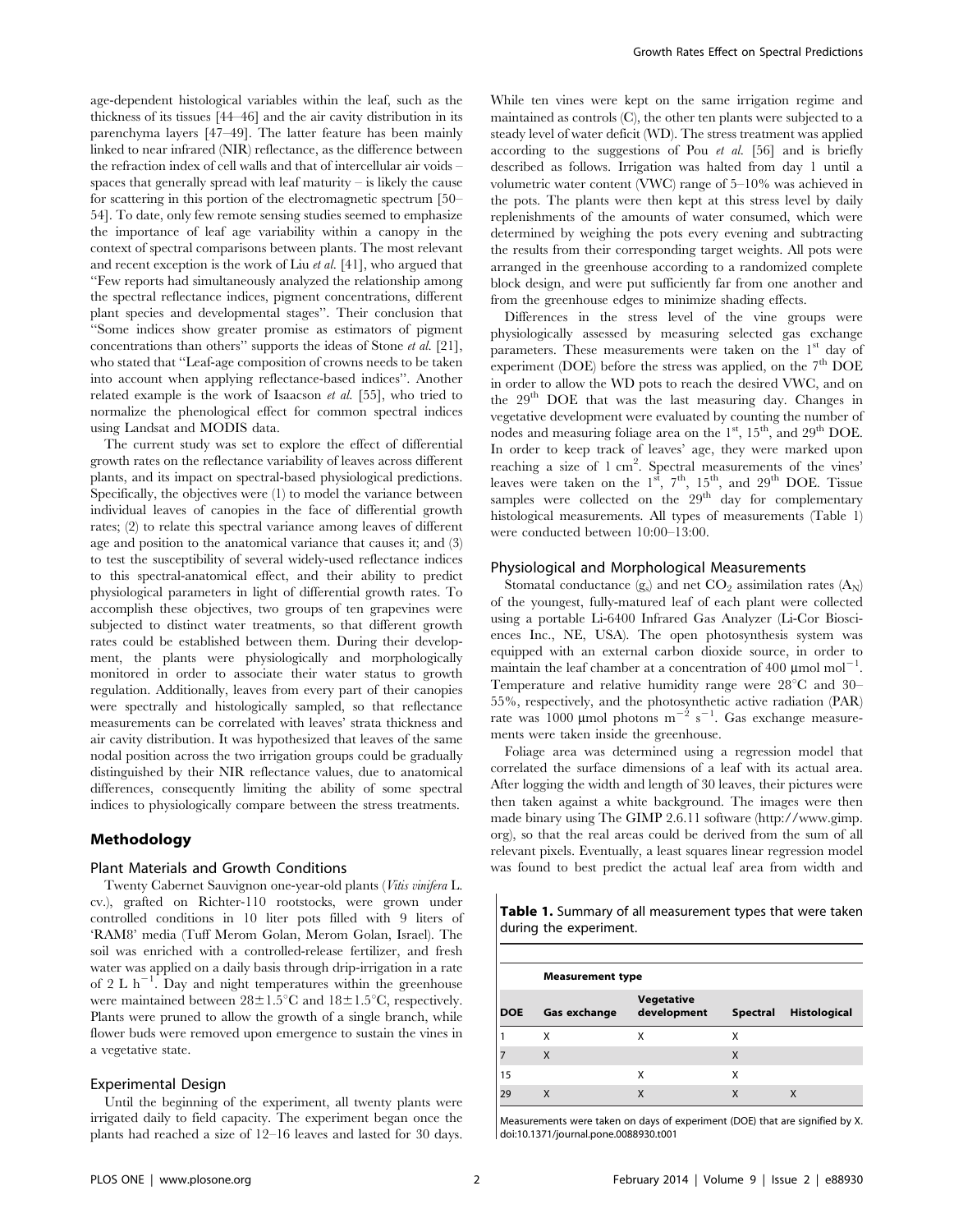

Figure 1. Volumetric water content (A; VWC), stomatal conductance (B;  $g_s$ ) and net assimilation rate (C;  $A_N$ ) throughout the experiment. Excluding day 1, values of the two groups were significantly different for every measuring date. Vertical bars represent means  $\pm$  standard deviations (n = 10). doi:10.1371/journal.pone.0088930.g001

length (Image area = 1.72 $\times$  Squared area +12.1; R<sup>2</sup>= 0.95;  $p<0.01$ ).

#### Spectral Measurements

At every time-point, an ASD Pro-FR Field Spectroradiometer (Analytical Spectral Devices Inc., CO, USA), equipped with an 1800-12S Integrating Sphere (Li-Cor Biosciences Inc., NE, USA), was used to log the signature of the oldest leaf in every fourth node of each vine, starting from the terminal bud. The system was set to measure mean radiance units (each measurement was averaged out of 20 scans) in the 350–2500 nm range, at 1 nm spectral



Figure 2. Number of nodes (A) and foliage area (B) throughout **the experiment.** Vertical bars represent means  $\pm$  standard deviations  $(n = 10)$ . Lower-case letters indicate significance of differences. doi:10.1371/journal.pone.0088930.g002

resolution. Normalized values of leaf reflectance  $(\rho)$  were derived from complementary energy flux measurements of white-reference standards  $(BaSO<sub>4</sub>$  tablets) and dark current, as suggested in the Integrating Sphere's manual. The reflectance data was used to exert several narrow-band, water stress-related indices: Normalized Difference Vegetation Index (NDVI;  $[57]$ ; ( $p800$  nm  $-p670 \text{ nm}$ /( $p800 \text{ nm}$  + $p670 \text{ nm}$ )), Water Index (WI; [58];  $(p900 \text{ nm}/p970 \text{ nm})$ , Normalized Difference Infrared Index (NDII; [59]; ( $\rho$ 820 nm -  $\rho$ 1650 nm)/( $\rho$ 820 nm + $\rho$ 1650 nm)), Moisture Stress Index (MSI; [59];  $(\rho 1600 \text{ nm}/\rho 820 \text{ nm})$  and Structure Insensitive Pigment Index (SIPI; [60];  $(\rho 800 \text{ nm} - \rho 445 \text{ nm})/(\rho 800 \text{ nm} - \rho 680 \text{ nm})$ .

#### Anatomical Measurements

Samples were collected from every  $4^{th}$  leaf in a plant – over five repetitions per treatment – starting from the terminal bud and ending at the twentieth leaf from the top. Cross sections (transversal cuts) were processed according to the protocol of Rewald et al. [61], which was slightly modified. Photomicrographs of the cross sections were then taken with an Axio Imager A1 Light Microscope (Carl Zeiss Microscopy Inc., TH, Germany) and  $\times$ 100 magnification images were produced using its AxioVision 4.6.3 software. The GIMP software was then used for measuring the thickness of all leaf tissues, i.e., both cuticle, epidermal, and parenchyma layers, and in obtaining the percentage of intercellular air voids' area from the entire adaxial and abaxial mesophyll surface. The latter analysis was performed by making each section image binary, summing all void pixels in each mesophyll layer,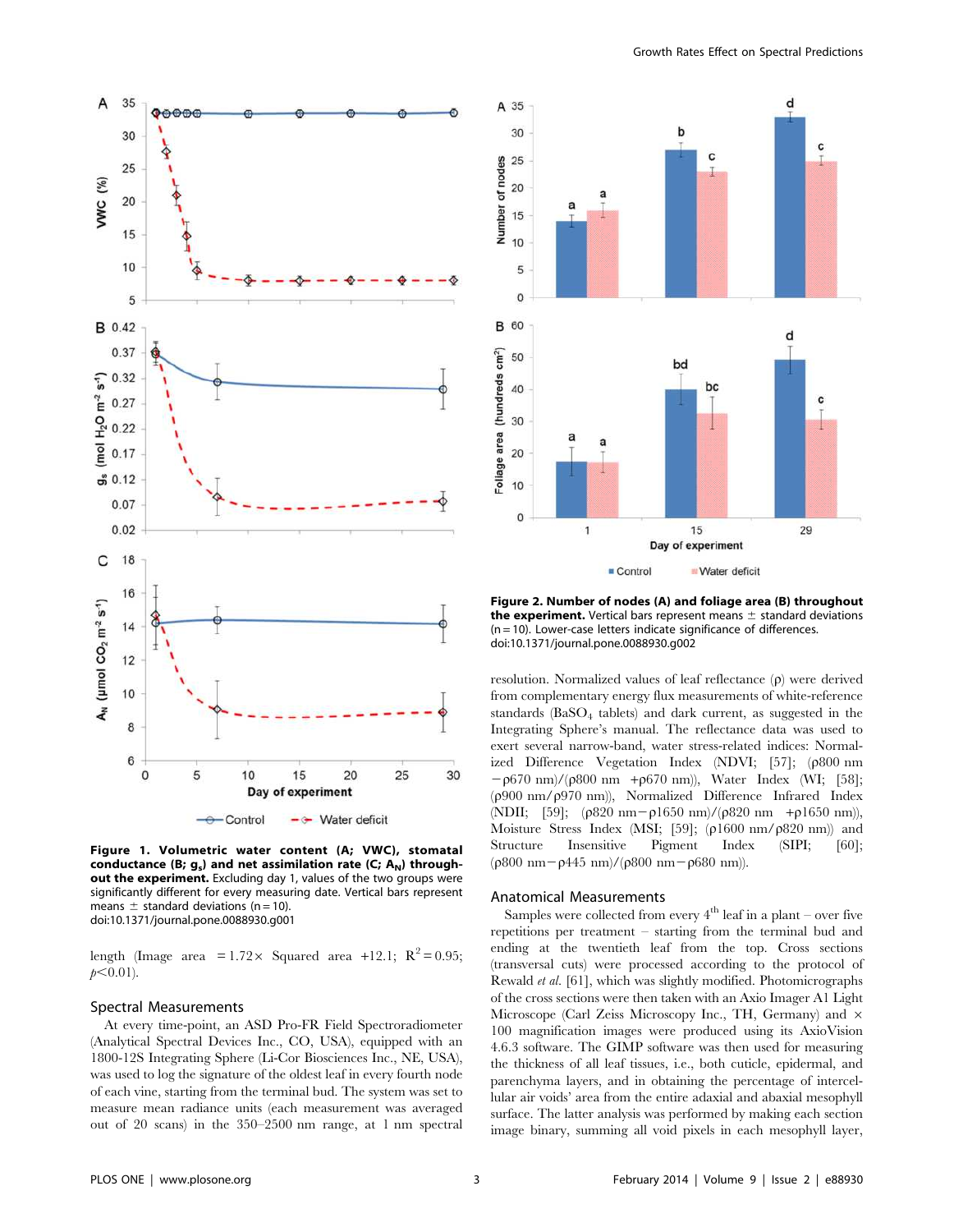

Figure 3. Reflectance of leaves from different nodal positions as a function of wavelength throughout the experiment. The reflectance signatures presented are of the  $7<sup>th</sup>$ , 14<sup>th</sup>, and 29<sup>th</sup> days of measuring for the control (A, C, and E, respectively) and water deficit (B, D, and F, respectively) groups. Each reflectance signature was averaged out of 10 leaf samples. doi:10.1371/journal.pone.0088930.g003

and normalizing each area result to the total cell region of the respective parenchyma.

#### Statistical Analyses

All statistical calculations were performed using the SigmaPlot 12.0 software (Systat Software Inc., IL, USA). Differences between mean values were assessed using one-way Analysis of Variation (ANOVA) test, which was followed by Tukey's Honest Significance Difference (HSD) post-hoc test whenever necessary. Prior to those tests, assumptions of residuals' normality and homoscedasticity were checked and met using Shapiro-Wilk and Bartlett's tests, respectively. Least squares regressions were used in order to describe the continuous relationship between various variables. Results of all comparison tests and correlation analyses were considered significant at  $p<0.05$ .

## Results

## Physiological and Morphological Analyses

The water range for the WD pots was achieved between the 5<sup>th</sup> and  $6<sup>th</sup>$  DOE, and was maintained at an average of 8% until the end of the experiment (Figure 1A). This water level was significantly different from that of the control pots, which were continuously refilled to a VWC of 33% by day 30. Significant physiological distinctions between the irrigation groups were noticed on the  $7<sup>th</sup>$  DOE, as the stomatal conductance (Figure 1B) and net assimilation rates (Figure 1C) of the WD vines were lower than those of the control vines by 0.23 mol  $\text{H}_2\text{O m}^{-2} \text{ s}^{-1}$  (a 75% reduction) and 5.35 µmol  $CO_2$  m<sup>-2</sup> s<sup>-1</sup> (a 37% reduction), respectively. Those gas exchange differences remained similar until the end of the experiment.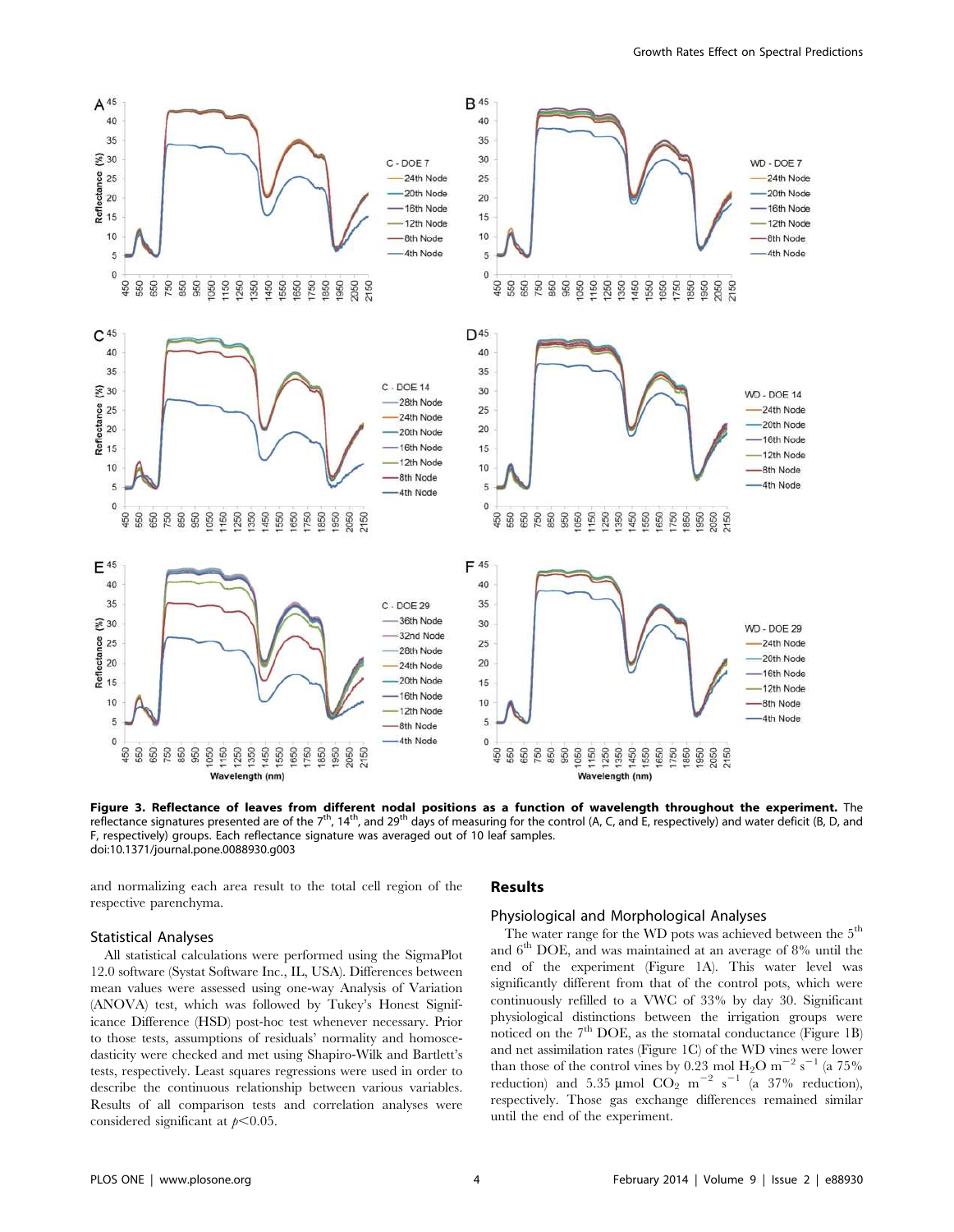

Figure 4. Near infrared reflectance of leaves as a function of their nodal position at day 29. Significant differences in the means of near infrared reflectance (750–1250 nm) were found between control and stressed leaves of the same nodal position down until the 16th node. The reflectance values in the upper 15 and 11 nodes of the control and water deficit groups, respectively, were significantly different from those in the rest of the nodes, and thus were not representative for most of the plant. Vertical bars represent means  $\pm$  standard deviations (n = 10). Lower-case letters indicate significance of differences. doi:10.1371/journal.pone.0088930.g004

While the average control plant began the trial 2 nodes shorter than the average WD plant, the former concluded the experiment with 11 nodes more than the latter (Figure 2A). In terms of total leaf area, although both treatments were found similar at day 1 with  $1730 \text{ cm}^2$ , the WD vines' foliage was  $1860 \text{ cm}^2$  smaller (a  $40\%$  reduction) than that of the control vines by the  $29<sup>th</sup>$  DOE (Figure 2B). Growth inhibition was apparent in the water deficit treatment from the 3rd week onward, as its morphological values of the 15<sup>th</sup> DOE were insignificantly different from those of day 29.

## Spectral Analyses

By the end of the first week of the experiment, the reflectance signatures of leaves in the control vine (Figure 3A) were still similar to those of the WD plant (Figure 3B). During the second week, from day 7 to day 14, the  $4<sup>th</sup>$  leaf of the control treatment has

|           |             |                | <b>Spectral indices</b>        |                                |                                |                                |                                |
|-----------|-------------|----------------|--------------------------------|--------------------------------|--------------------------------|--------------------------------|--------------------------------|
|           | <b>Node</b> | % foliage      | <b>NDVI</b>                    | WI                             | <b>NDII</b>                    | <b>MSI</b>                     | <b>SIPI</b>                    |
| C         | 4           | $27.3 \pm 4.0$ | $0.651 \pm 0.034$ <sup>A</sup> | $1.043 \pm 0.009$ <sup>A</sup> | $0.213 \pm 0.034$ <sup>A</sup> | $0.621 \pm 0.063$ <sup>A</sup> | $1.013 \pm 0.010^{\text{A}}$   |
|           | 8           | $41.5 \pm 4.9$ | $0.738 \pm 0.016^B$            | $1.026 \pm 0.002^B$            | $0.131 \pm 0.017^B$            | $0.733 \pm 0.015^B$            | $1.007 \pm 0.007^{\text{A}}$   |
|           | 12          | $54.7 \pm 4.6$ | $0.789 \pm 0.012$ <sup>C</sup> | $1.016 \pm 0.002^C$            | $0.114 \pm 0.007^B$            | $0.768 \pm 0.023^B$            | $1.004 \pm 0.004^{\text{A}}$   |
|           | 16          | $65.7 \pm 3.5$ | $0.797 \pm 0.016^D$            | $1.014 \pm 0.001^C$            | $0.113 \pm 0.006^B$            | $0.769 \pm 0.015^B$            | $1.000 \pm 0.005^{\text{A}}$   |
|           | 20          | $74.5 \pm 2.7$ | $0.799 \pm 0.011^D$            | $1.015 \pm 0.001$ <sup>C</sup> | $0.113 \pm 0.005^B$            | $0.759 \pm 0.013^B$            | $1.004 \pm 0.006$ <sup>A</sup> |
|           | 24          | $83.1 \pm 2.3$ | $0.801 \pm 0.012^D$            | $1.015 \pm 0.002^C$            | $0.114 \pm 0.004^B$            | $0.761 \pm 0.012^B$            | $1.005 \pm 0.004^{\text{A}}$   |
|           | 28          | $92.6 \pm 1.6$ | $0.800 \pm 0.009^D$            | $1.015 \pm 0.001$ <sup>C</sup> | $0.114 \pm 0.003^B$            | $0.760 \pm 0.015^B$            | $0.999 \pm 0.004^{\mathsf{A}}$ |
|           | 32          | $97.5 \pm 1.5$ | $0.798 \pm 0.009^D$            | $1.016 \pm 0.002^C$            | $0.113 \pm 0.004^B$            | $0.772 \pm 0.023^B$            | $1.003 \pm 0.004^{\text{A}}$   |
|           | 36          |                | $0.801 \pm 0.008^D$            | $1.014 \pm 0.002^C$            | $0.114 \pm 0.007^B$            | $0.774 \pm 0.023^8$            | $1.002 \pm 0.003$ <sup>A</sup> |
| <b>WD</b> | 4           | $31.8 \pm 2.3$ | $0.752 \pm 0.012^{\text{A}}$   | $1.015 \pm 0.004^{\text{A}}$   | $0.113 \pm 0.003$ <sup>A</sup> | $0.748 \pm 0.030^{A}$          | $1.005 \pm 0.006^{\text{A}}$   |
|           | 8           | $43.8 \pm 1.8$ | $0.778 \pm 0.007^B$            | $1.012 \pm 0.002$ <sup>A</sup> | $0.110 \pm 0.003$ <sup>A</sup> | $0.770 \pm 0.010^{\text{A}}$   | $1.000 \pm 0.005^{\text{A}}$   |
|           | 12          | $56.7 \pm 1.7$ | $0.780 \pm 0.011^B$            | $1.010 \pm 0.001^{\text{A}}$   | $0.109 \pm 0.002$ <sup>A</sup> | $0.766 \pm 0.012$ <sup>A</sup> | $0.993 \pm 0.004^{\text{A}}$   |
|           | 16          | $70.8 \pm 1.9$ | $0.783 \pm 0.008$ <sup>B</sup> | $1.012 \pm 0.003$ <sup>A</sup> | $0.108 \pm 0.004^{\text{A}}$   | $0.767 \pm 0.008$ <sup>A</sup> | $0.993 \pm 0.006^{\text{A}}$   |
|           | 20          | $84.1 \pm 1.9$ | $0.781 \pm 0.009^B$            | $1.011 \pm 0.002$ <sup>A</sup> | $0.111 \pm 0.004^{\text{A}}$   | $0.772 \pm 0.013^{\text{A}}$   | $0.995 \pm 0.003^{\text{A}}$   |
|           | 24          |                | $0.780 \pm 0.009^B$            | $1.011 \pm 0.003$ <sup>A</sup> | $0.109 \pm 0.003$ <sup>A</sup> | $0.780 \pm 0.017$ <sup>A</sup> | $0.994 \pm 0.004^{\text{A}}$   |

Table 2. Spectral indices distribution along the control (C) and water deficit (WD) canopies at day 29.

% foliage represents the cumulative foliage area measured by each nodal position, and includes also leaves of appropriate size from lateral shoots. Bolded values represent the uppermost node in the canopy from which all lower nodes exhibit similar values. Data represents means  $\pm$  standard deviations (n = 10). Upper-case letters indicate significance of differences within each treatment.

doi:10.1371/journal.pone.0088930.t002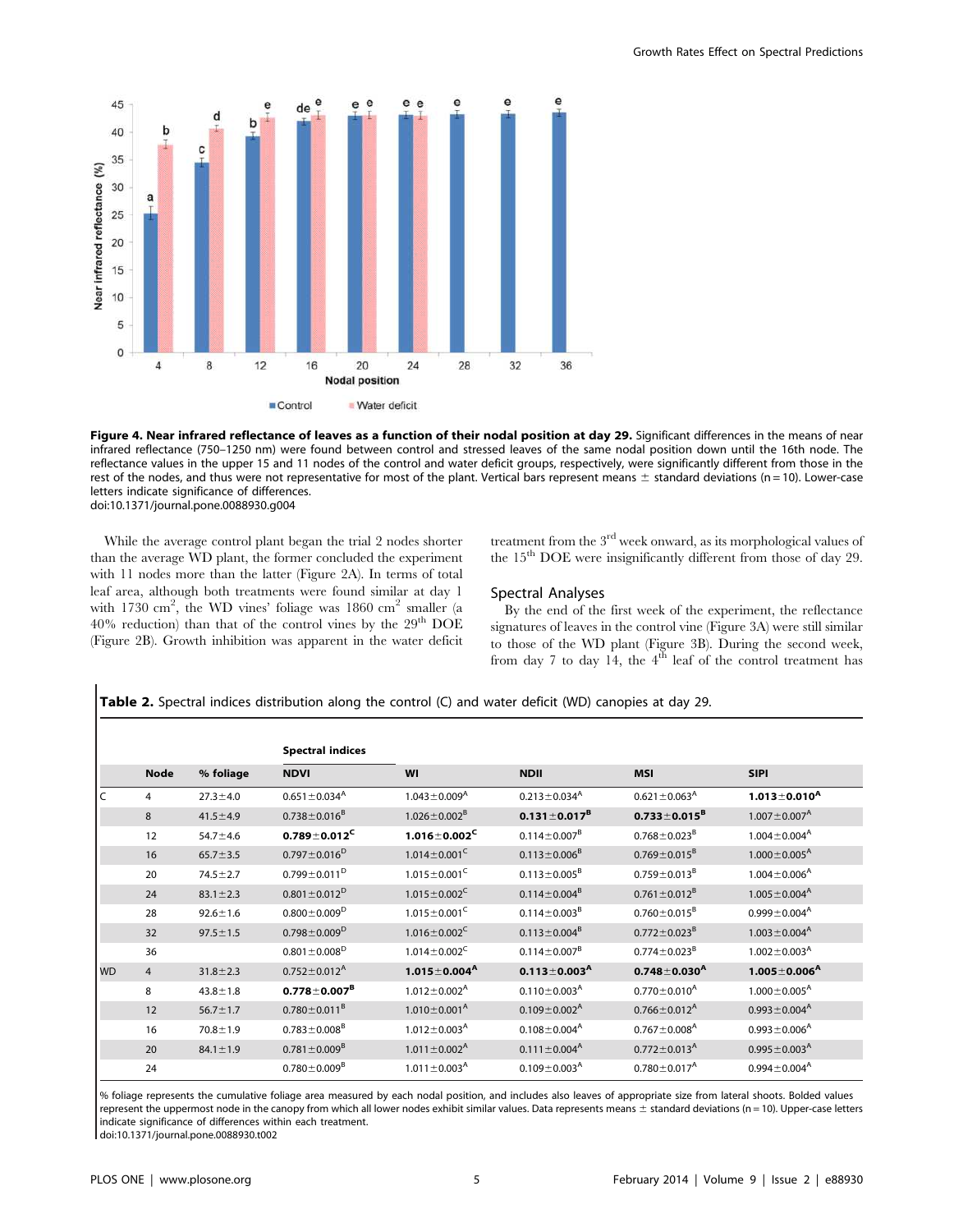

Figure 5. Stomatal conductance  $(g_s)$  as a function of the Normalized Difference Vegetation Index (NDVI) throughout the experiment. The diamonds represent values of the youngest, fully-matured leaves of both treatments from all time points, and were used to create a linear regression. The filled square and circle are the 29th day's mean values of leaves from the whole control and water deficit canopies, respectively. The unfilled square and circle are the 29<sup>th</sup> day's mean values from only the representative portion of the control and water deficit canopies (Table 2), respectively. doi:10.1371/journal.pone.0088930.g005

moved to the  $8<sup>th</sup>$  nodal position, presenting a 7% NIR reflectance increase (measured by taking the average of 750–1250 nm; Figure 3C). On the other hand, the  $4<sup>th</sup>$  leaf of the WD vine maintained its position, displaying only a minor reflectance transition (Figure 3D). As the foliage of the control plant continued to expand by day 29 (Figure 2), the NIR values of its younger leaves, down until the  $12<sup>th</sup>$  node, were significantly lower than those of its older leaves (downward from the  $16<sup>th</sup>$  node; Figure 3E). In the WD treatment, however, no new leaves emerged, while the existing ones maintained their position and their reflectance spectrum (Figure 3F). Eventually, by the end of the experiment, significant differences in NIR reflectance were found between control and stressed leaves of the same position down until the  $16<sup>th</sup>$ node. At that time, the average control and WD plants could have been spectrally-represented solely by leaves in their 24 and 16 lower nodes, respectively, as their reflectance values were similar and the majority in each canopy (Figure 4).

The effect of growth rates on selected spectral indices was assessed on the  $29<sup>th</sup>$  DOE (Table 2). In the water deficit treatment, characterized by low growth rates, most indices presented uniformity in values for all leaves measured – regardless of their position. This was a direct result of the similar reflectance signatures of leaves in the majority of nodes. In contrast, most control indices displayed value inconsistencies at higher leaf positions  $(4<sup>th</sup>-12<sup>th</sup>$  nodes). The greatest variation was observed in the NDVI and WI profiles, wherein leaves at the top 12 nodes

(between 41–55% of the foliage) showed significantly different values as compared with leaves in the rest of the canopy. The least susceptible indices, second only to the indifferent SIPI, were the NDII and MSI that were insensitive to value changes at the bottom 32 nodes (between 59–73% of the foliage).

To assess the extent of possible deviations caused by spectral variability, the NDVI values of the  $29<sup>th</sup>$  DOE (Table 2) were used. Throughout the experiment, the index values of twenty plants – calculated from the same youngest, fully-matured leaves that were used in the gas exchange measurements – were regressed against their stomatal conductance values, resulting in a statistically significant linear correlation ( $\mathbb{R}^2$  = 0.68;  $p$ <0.05; Figure 5). For each treatment of the last measuring day, the regression was then used to compare the average gs value of all measured leaves in the canopy to the average value predicted by only the leaves in the representative portion of the foliage (according to the NDVI value distribution shown in Table 2). Regarding the control vine, it was found that the exclusion of the 8 uppermost nodal positions, which were about 41% of the total foliage area, has increased the gs rate from 0.050 to 0.292 mol  $H_2O \overline{m}^{-2} s^{-1}$ . A smaller increase in stomatal conductance, from 0.031 to 0.057 mol  $H_2O$  m<sup>-2</sup> s<sup>-1</sup>, was observed when the 4 uppermost nodal positions were discarded from the WD vine, because – in comparison to the control canopy – the excluded leaves were only about 32% of the total foliage area and their NDVI values were of closer resemblance to those of older leaves in the canopy.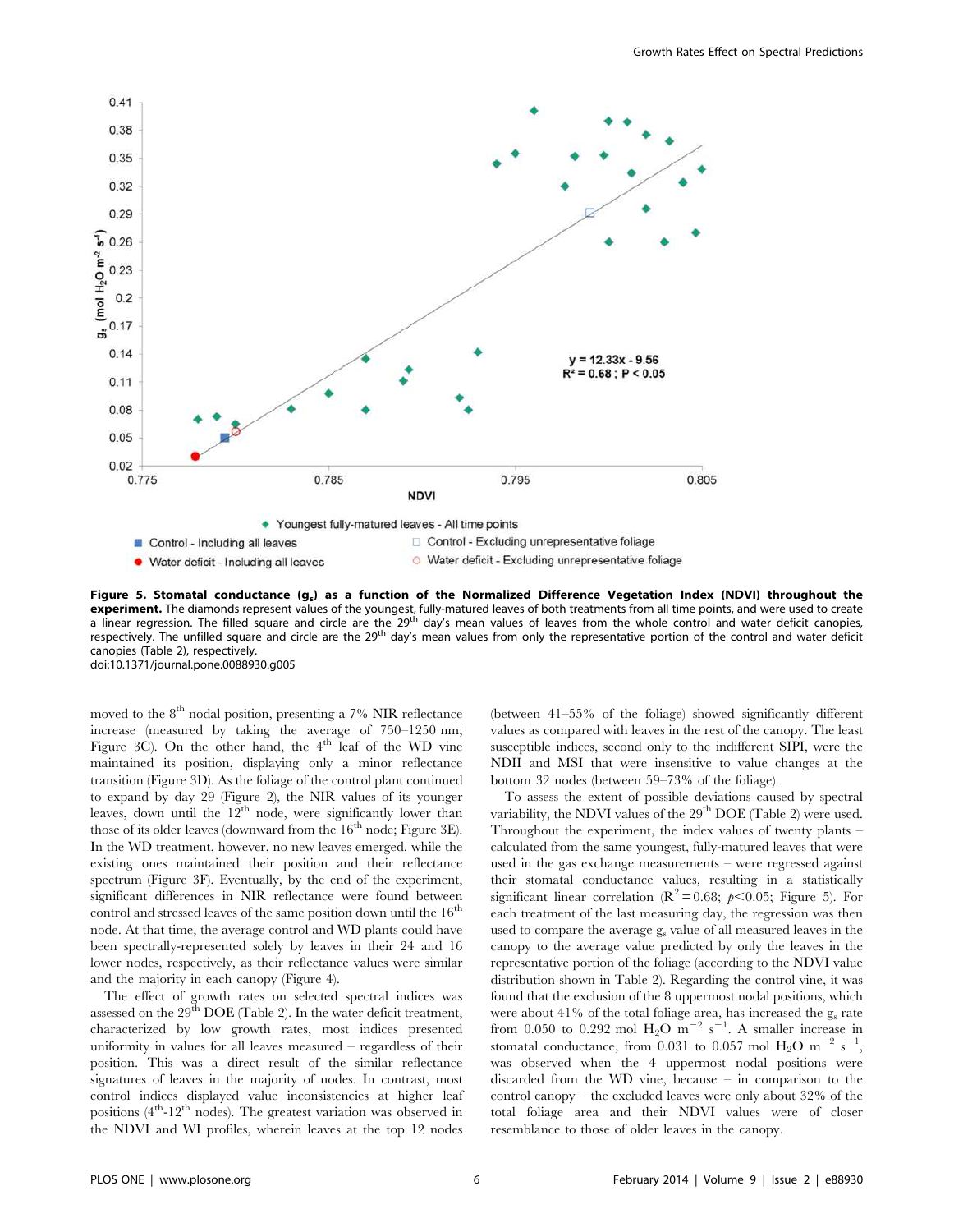

Figure 6. Leaf cross-sections at day 29. The scale bars of both control and water deficit's  $4<sup>th</sup>$  leaves (A and B, respectively) and  $16<sup>th</sup>$ leaves (C and D, respectively) equal 50  $\mu$ m. doi:10.1371/journal.pone.0088930.g006

## Anatomical Analyses

Thickness measurements of all leaf strata, including both cuticle, epidermal, and mesophyll layers, revealed insignificant differences between most nodes in both treatments (Table 3). Leaf position along the vine branches was also found to poorly affect the intercellular void areas within the palisade parenchyma (Table 4), as little evidence of air cavity expansion was found between young leaves of both the control and water stress treatments (Figures 6A and 6B, respectively) and their older counterparts (Figures 6C and 6D, respectively). However, leaf maturation in both treatments did result in a prominent visual increase in air cavities' area within the spongy mesophyll, backed up by significant differences between most nodal positions (Table 4). A statistically significant, strong exponential correlation  $(R^2 = 0.98; p<0.05)$  was also found between the area of air spaces within the abaxial parenchyma of all leaves and NIR reflectance (Figure 7).

## Discussion

In order to investigate the spectral effects of differential growth rates on physiological predictions, Cabernet Sauvignon grapevines were subjected to two distinct irrigation regimes. Throughout the experiment, the stress level that was applied to the water deficit (WD) treatment group (Figure 1) can be regarded as moderate, and its occurrence under field conditions is not rare [62–64]. The observed, consequent down-regulation of stomatal conductance (gs) in the WD vines was likely the cause for their steeply-reduced  $CO<sub>2</sub>$  assimilation rates  $(A<sub>N</sub>;$  Figure 1) [17,65–68]. The  $A<sub>N</sub>$ restrictions, in turn, were presumably responsible for the inhibition of vegetative growth in the water stressed group (Figures 2) [69,70]. Since the expansion of the control vines' foliage was not limited by water shortage, a distinct correlation between leaves' age and position was gradually forming across the treatment



Figure 7. Near infrared reflectance of leaves as a function of their spongy mesophyll void area at day 29. Vertical and horizontal bars represent means  $\pm$  standard deviations (n = 10 for the near infrared reflectance; n = 5 for the spongy mesophyll void area). doi:10.1371/journal.pone.0088930.g007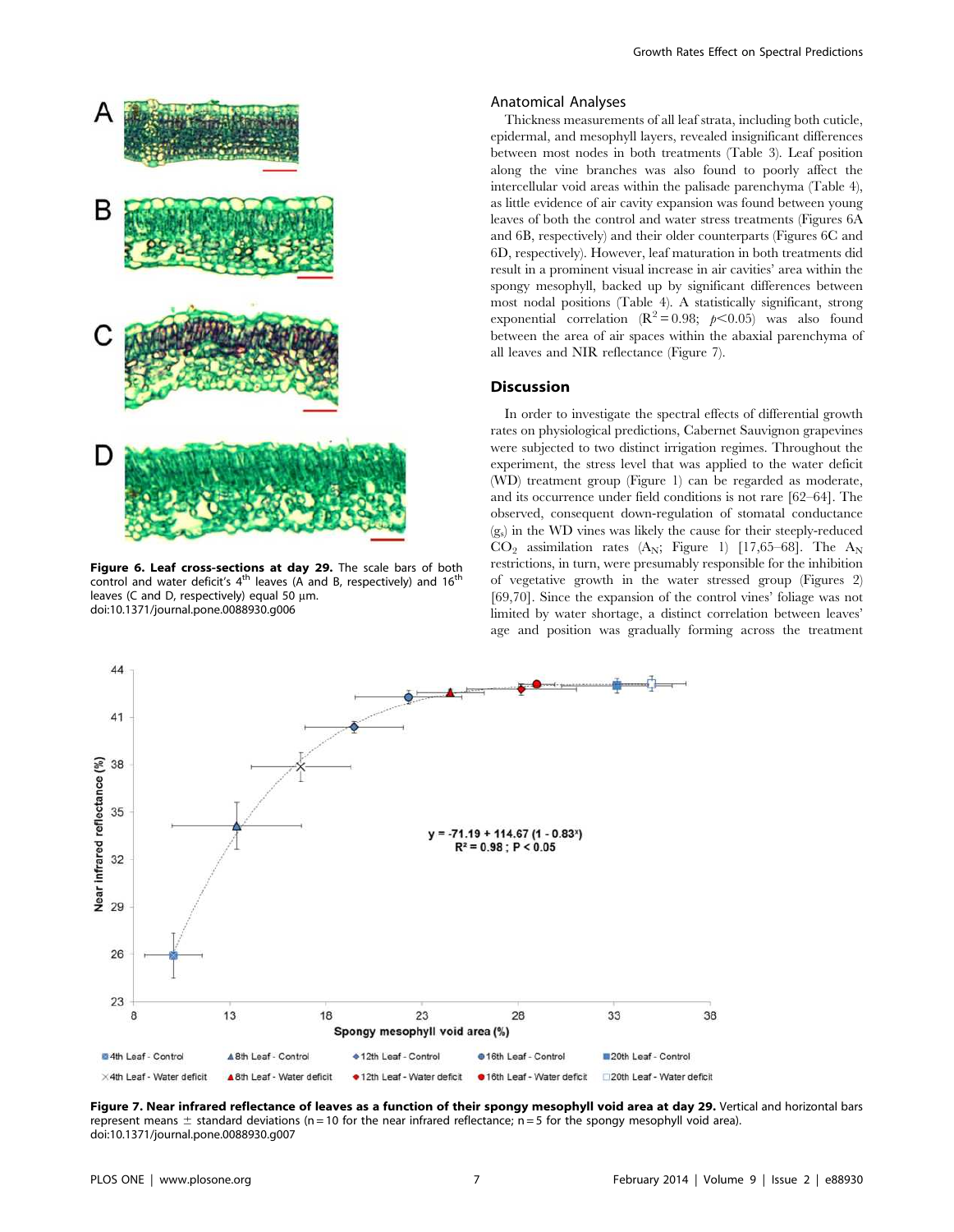Table 3. Thickness of strata in leaves along the control (C) and water deficit (WD) canopies at day 29.

|           |                | Thickness $(\mu m)$          |                               |                               |                                |                                  |                                |                                  |
|-----------|----------------|------------------------------|-------------------------------|-------------------------------|--------------------------------|----------------------------------|--------------------------------|----------------------------------|
|           | <b>Node</b>    | <b>UC</b>                    | <b>UE</b>                     | <b>CM</b>                     | <b>SM</b>                      | LE.                              | LC                             | <b>WL</b>                        |
| C         | $\overline{4}$ | $1.74 \pm 0.24$ <sup>A</sup> | $9.73 \pm 2.98$ <sup>A</sup>  | $35.06 \pm 4.18$ <sup>A</sup> | $38.03 \pm 3.02^{\text{A}}$    | 9.39 $\pm$ 1.43 $^{ABC}$         | $1.44 \pm 0.52^{\text{A}}$     | 95.39 $\pm$ 6.15 <sup>A</sup>    |
|           | 8              | $2.06 \pm 0.65^{\text{A}}$   | $10.49 \pm 2.19$ <sup>A</sup> | $33.55 \pm 6.55^{\text{A}}$   | 42.17 $\pm$ 4.86 <sup>AB</sup> | 9.83 $\pm$ 0.69 <sup>BC</sup>    | $1.70 \pm 0.15$ <sup>A</sup>   | $99.80 \pm 8.50^{\text{A}}$      |
|           | 12             | $1.76 \pm 0.17$ <sup>A</sup> | $9.08 \pm 2.39$ <sup>A</sup>  | $33.26 \pm 1.74$ <sup>A</sup> | 42.02 $\pm$ 6.57 $^{AB}$       | $10.38 \pm 1.75$ <sup>ABCD</sup> | $1.45 \pm 0.23$ <sup>A</sup>   | $97.95 \pm 7.42^{\text{A}}$      |
|           | 16             | $1.46 \pm 0.58$ <sup>A</sup> | $8.48 \pm 1.92^{\text{A}}$    | $38.12 \pm 5.41^{AB}$         | 41.83 $\pm$ 5.32 <sup>AB</sup> | $8.63 \pm 0.97$ <sup>AB</sup>    | $1.61 \pm 0.30$ <sup>A</sup>   | $100.13 \pm 7.91$ <sup>AB</sup>  |
|           | 20             | $1.98 \pm 0.26$ <sup>A</sup> | $8.97 \pm 1.39$ <sup>A</sup>  | $38.87 \pm 3.44^{AB}$         | 44.05 $\pm$ 6.81 <sup>AB</sup> | $9.11 \pm 0.48$ <sup>AB</sup>    | $1.92 \pm 0.18^{AB}$           | $104.90 \pm 7.78$ <sup>ABC</sup> |
| <b>WD</b> | $\overline{4}$ | $2.03 \pm 0.18$ <sup>A</sup> | $11.39 \pm 1.22^{\text{A}}$   | $36.28 \pm 2.61^{\text{A}}$   | $42.40 \pm 1.88$ <sup>A</sup>  | $7.65 \pm 1.25$ <sup>A</sup>     | $1.88 \pm 0.39$ <sup>ABC</sup> | $101.63 \pm 3.69$ <sup>A</sup>   |
|           | 8              | $2.25 \pm 0.29$ <sup>A</sup> | $11.61 \pm 1.72$ <sup>A</sup> | $44.59 \pm 3.57^8$            | $43.46 \pm 1.55^{AB}$          | $12.27 \pm 2.25^{\text{CD}}$     | $2.50 \pm 0.27^{\circ}$        | $116.68 \pm 4.83^{\text{CD}}$    |
|           | 12             | $1.94 \pm 0.17^{\text{A}}$   | $10.22 \pm 1.42^{\text{A}}$   | $42.25 \pm 1.09^{\text{B}}$   | $44.26 \pm 4.91^{AB}$          | $10.42 \pm 1.91^{ABCD}$          | $2.28 \pm 0.47$ <sup>ABC</sup> | $111.37 \pm 5.59^{BCD}$          |
|           | 16             | $2.32 \pm 0.29$ <sup>A</sup> | $11.15 \pm 0.89$ <sup>A</sup> | $43.47 \pm 0.97^8$            | $47.63 \pm 1.75^8$             | $11.82 \pm 0.46^D$               | $1.72 \pm 0.24$ <sup>A</sup>   | $118.11 \pm 2.27^D$              |
|           | 20             | $1.84 \pm 0.54^{\text{A}}$   | $9.74 \pm 2.60$ <sup>A</sup>  | $45.18 \pm 2.45^B$            | $44.78 \pm 3.05^{AB}$          | $8.74 \pm 1.96$ <sup>ABC</sup>   | $2.24 \pm 0.22^{BC}$           | $112.52 \pm 5.12^{BCD}$          |

UC = Upper cuticle; UE = Upper epidermis; CM = Column mesophyll; SM = Spongy mesophyll; LE = Lower epidermis; LC = Lower cuticle; WL = Whole leaf. Data represents means  $\pm$  standard deviations (n = 5). Upper-case letters indicate significance of differences.

doi:10.1371/journal.pone.0088930.t003

groups. From a spectral perspective, the breaking of the ageposition relation was mainly expressed through a growing difference in the NIR signatures of parallel leaves of a higher position (Figure 3). Namely, while a leaf of the WD group maintained its position along the branch but still continued to age and increase in reflectivity, its control counterpart was being constantly replaced by a younger leaf with significantly lower NIR reflectance values. In this regard, it should be noted that a differential effect of the water stress factor itself on the structure of young and mature leaves in the same plant cannot be ruled out [5,34,41,71]. However, the results of previous studies, in which a similar spectral pattern of leaf maturation was shown in light of other stressing agents and conditions (e.g., [5,20,47,52,72,73]), seem to support our proposed mechanism and suggest that the age variability mainly influenced the differences in reflectance. Therefore, it is argued that the canopy of the fully-growing plant became, over time, younger and more spectrally-variable than that

Table 4. Percentage of mesophyll void areas within leaves along the control (C) and water deficit (WD) canopies at day 29.

|           |                | Intercellular void area (%)  |                                |  |  |
|-----------|----------------|------------------------------|--------------------------------|--|--|
|           | <b>Node</b>    | <b>CM</b>                    | <b>SM</b>                      |  |  |
|           | 4              | $2.10 \pm 1.21^{\text{A}}$   | $10.07 \pm 1.50$ <sup>A</sup>  |  |  |
|           | 8              | $3.35 \pm 2.61^{AB}$         | $13.37 \pm 3.38$ <sup>AB</sup> |  |  |
|           | 12             | $5.29 \pm 2.87^{AB}$         | $19.48 \pm 2.27^C$             |  |  |
|           | 16             | $5.82 \pm 3.21^{AB}$         | $22.31 \pm 2.78^{CD}$          |  |  |
|           | 20             | $5.84 \pm 3.37^{AB}$         | $33.15 \pm 2.88^{FG}$          |  |  |
| <b>WD</b> | $\overline{4}$ | $6.16 \pm 3.36^{AB}$         | $16.71 \pm 2.58$ <sup>BC</sup> |  |  |
|           | 8              | $6.40 \pm 2.12^B$            | $24.49 \pm 1.74^{DE}$          |  |  |
|           | 12             | $7.01 \pm 3.28$ <sup>B</sup> | 28.18 $\pm$ 2.85 <sup>EF</sup> |  |  |
|           | 16             | $6.45 \pm 1.89^{B}$          | $28.97 \pm 0.95^E$             |  |  |
|           | 20             | $7.22 \pm 3.22^B$            | $34.94 \pm 1.77$ <sup>G</sup>  |  |  |

CM = Column mesophyll; SM = Spongy mesophyll. Data represents means  $\pm$ standard deviations (n = 5). Upper-case letters indicate significance of differences.

doi:10.1371/journal.pone.0088930.t004

of the stressed plant (Figure 4), creating complications for the selection of representative leaves for intra- and inter-treatment comparisons.

The aging of grapevine leaves is known to be accompanied by an increase in their mesophyll layers' intercellular air spaces [74– 76]. As was previously suggested for various Vitis vinifera cultivars (e.g., [8,77]), the dependence of NIR reflectance on leaf maturity is likely a derivative of compaction changes within the adaxial and abaxial parenchyma, as scattering in this spectrum generally increases with the increase in air void distribution in both mesophyll layers. In contrast to earlier studies that correlated NIR reflectance to the number of air voids in both mesophyll layers, to the total area of cell wall-air cavity refraction zones, or to the thickness of the leaves' strata (e.g., [39,45–48,53]), the results of this study indicate that NIR reflectance in a Cabernet Sauvignon leaf is mainly a function of the percentage of air spaces' area from the spongy mesophyll's area (Figures 6 & 7 and Table 4) and not of the thickness of any strata (Table 3). These findings are in agreement with those of Gausman et al. [78], Slaton et al. [79], and Sims and Gamon [42], who found relatively weak correlations between NIR reflectance and the thickness of leaves' layers of other plant species, and also with the conclusions of Nobel et al. [80], Slaton et al. [79], Castro and Sanchez-Azofeifa [81], and Ollinger [82], which emphasized the importance of the correlation between NIR reflectance and the normalized area of the intercellular air spaces within the spongy mesophyll. The spectral significance of the age-dependent variability in intercellular void areas among leaves is manifested by its contribution on NIR reflectance. For example, in their study on spectroscopic monitoring of osmotic treatments, Gausman et al. [51] suggested that leaf maturation and internal structure changes have negatively affected their spectral representations. Similarly, in their study on predicting leaf water content through reflectance measurements, Thomas et al. [83] suggested that the poor correlation that was found was presumably the cause of leaf structural variations during development. Thus, overlooking the spectral differences between young and old leaves might prove to be a significant source of bias in reflectance measurements [41].

Growth regulation is also likely to affect many common vegetative spectral indices, especially those that are derived from NIR reflectance, absorbance, or transmittance data to monitor plant physiology. For instance, the NDVI and WI, which were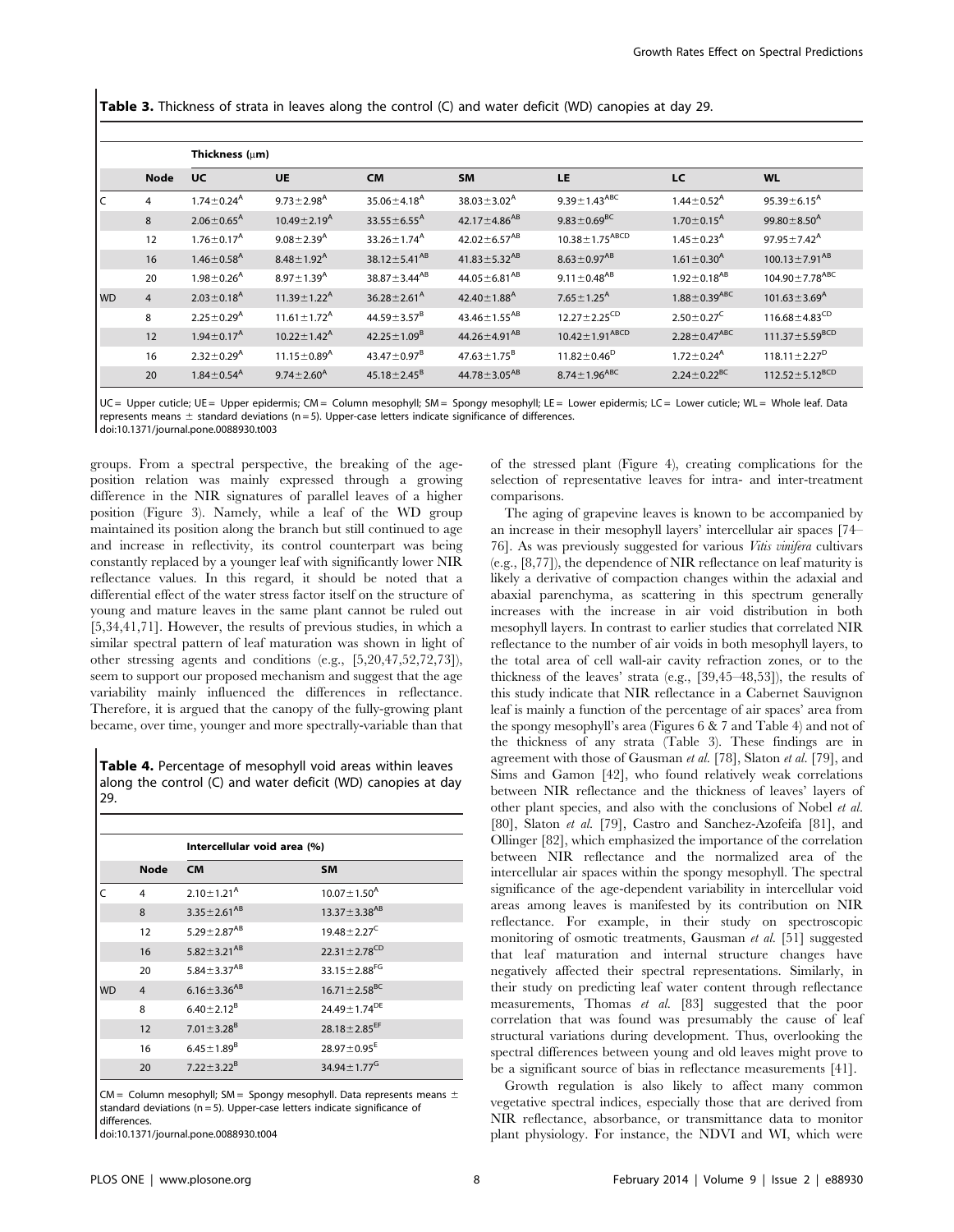established as indicative parameters for plant status and are widely used (e.g., [8,39,41,57,58,84–87]), were found to be significantly affected by leaf age and, therefore, in high growth rates, might produce values that are unrepresentative for most leaves in the canopy (Table 2). The NDII, MSI, and SIPI, however, showed little to no sensitivity to aging implications and, thus, have a clear advantage as indicators under differential growth rates. The index sensitivity results are in accordance with those found in a similar, leaf age-directed study by Liu et al. [41], wherein the SIPI was also found to be the most insensitive to leaf ontogenesis, while the NDVI was found to be affected by it. The impact of within-foliage spectral variability was assessed in the current study by regressing values of  $g_s$  against values of NDVI – two variables that have been correlated in previous Vitis vinifera studies (e.g., [57,87]). Calculating the weighted-average NDVI value of all leaves in the control plant's canopy has resulted in a g, value of 0.050 mol  $H_2O$  m<sup>-2</sup>  $\sin^{-1}$ , which was 0.242 mol H<sub>2</sub>O m<sup>-2</sup> s<sup>-1</sup> lower than the weightedaverage NDVI prediction of only the representative leaves (around 45% of the canopy; Figure 5). Although a smaller difference in  $g_s$ was apparent in the case of the water deficit group, due to a higher ratio of representative leaves, the inclusion of all leaves in the canopy has resulted in a weighted-average NDVI that nearly zeroed the  $g_s$  of otherwise 0.057 mol  $H_2O$  m<sup>-2</sup> s<sup>-1</sup>. Similarly, when assessing potential physiological deviations in WI-based regressions of other studies, it seems that the inclusion of younger leaves in the predictions of Rodriguez-Pérez et al. [8] will result in a 30–40% higher water content as percent of total fresh mass (WCt), and their inclusion in the predictions of Sims and Gamon [84] will result in a 0.5 kg  $m^{-2}$  higher water content of thin tissues. These distinctions strongly imply that the use of spectral indices without considering the inherent variability within plants' canopies might lead to either an under- or over-estimation of health status parameters [41]. Furthermore, special attention should be given to inter-treatment comparative images taken by satellite or airborne remote sensors of very high spatial resolution, which are generally limited to the upper part of the foliage and suffer from background effects, complex canopy geometry issues, and disadvantageous viewing angles [49,88,89].

As was demonstrated in this study, growth regulation can break the age-position correlation across stress treatments, leading to incomparable physiological values. Although the implications of vegetative growth inhibition were discussed here in light of water deficit alone, the findings of this research are not limited to any other biotic or abiotic factor, as plant development can be affected by diseases [90], shoot trimming [91], pests [92], defoliation [93,94], light deficiency [95], and many other stressing agents. Moreover, since growth rate differences may occur between various cultivars of the same species (e.g., [96,97]), and since spectral studies may include combinations of deciduous and nondeciduous plants, growth regulation becomes an even more

## References

- 1. Moran MS, Inoue Y, Barnes EM (1997) Opportunities and limitations for image-based remote sensing in precision crop management. Remote Sensing of Environment 61: 319–346.
- 2. Hall A, Lamb DW, Holzapfel B, Louis J (2002) Optical remote sensing applications in viticulture – a review. Australian Journal of Grape and Wine Research 8: 36–47.
- 3. Seelan SK, Laguette S, Casady GM, Seielstad GA (2003) Remote sensing applications for precision agriculture: A learning community approach. Remote Sensing of Environment 88: 157–169.
- 4. Mulla DJ (2013) Twenty five years of remote sensing in precision agriculture: Key advances and remaining knowledge gaps. Biosystems Engineering 114: 358–371.
- 5. Barry K, Corkrey R, Stone C, Mohammed C (2009) Characterizing Eucalypt leaf phenology and stress with spectral analysis. In: Jones S, Reinke K, editors.

common and complex problem altogether. Ergo, before attempting to compare leaves of different plants and treatments, future high spatial resolution-remote sensing works should take into account the specific spectral variability within the canopies of their choice, with respect to the specific type of stress induced. This idea may prove to be more difficult to implement than the protocol of the current study, as age- and stress-induced changes in leaf structure, pigment concentrations, and biochemical components need to be spectrally separated. However, combining high spectral resolution spectroscopy with advanced radiative models (e.g., [98,99]) or advanced statistical tools [5] may lead to a successful discrimination between the impacts of maturation and stress, thus allowing a better understanding of differential growth rates' spectral effects.

### Summary and Conclusions

In this study, the spectral-physiological implications of overlooking differential growth rates across stress treatments were discussed. As was shown, the variance in the growth rates has gradually established a new and distinct correlation between leaf age and position for each of the treatments, depicted by NIR reflectance differences among leaves of the same nodal degree. The spectral difference between young leaves of both treatment groups was anatomically attributed to the difference between their spongy mesophylls' intercellular void areas, which was affected by leaf maturation and controlled NIR scattering. Differences in the sensitivity level of derived reflectance indices to the age-position effect have demonstrated that some of them may have more potential than others under terms of differential growth rates, and are likely to predict less biased physiological values, especially for annual and deciduous species. Therefore, the methodological flaw that was described in this study – manifested by many forms of stress on the one hand and rarely discussed in the remote sensing literature on the other hand – should be taken into account in future precision agriculture studies.

## Acknowledgments

We would like to express our deep appreciation to Mrs. Tanya Gendler, Mr. Alexander Goldberg, and Mrs. Liron Summerfield for greatly assisting in data retrieval and analysis. We would also like to thank four anonymous reviewers for their feedback and constructive comments that helped greatly improving this manuscript.

#### Author Contributions

Conceived and designed the experiments: TR UH SR AK. Performed the experiments: TR UH. Analyzed the data: TR UH. Contributed reagents/ materials/analysis tools: TR UH SR AK. Wrote the paper: TR UH SR AK.

Innovations in Remote Sensing and Photogrammetry. Berlin: Springer-Verlag. pp. 193–210.

- 6. McCaig T, Romagosa I (1991) Water status measurements of excised wheat leaves: Position and age effects. Crop Science 31: 1538–1588.
- 7. Rabas A, Martin C (2003) Movement of water from old to young leaves in three species of succulents. Annals of Botany 92: 529–536.
- 8. Rodriguez-Pérez JR, Riaño D, Carlisle E, Ustin S, Smart DR (2007) Evaluation of hyperspectral reflectance indexes to detect grapevine water status in vineyards. American Journal of Enology and Viticulture 58: 302–317.
- 9. Lin ZF, Ehleringer JR (1982) Effects of leaf age on photosynthesis and water use efficiency of papaya. Photosynthetica 16: 514–519.
- 10. Medrano H, Pou A, Tomás M, Martorell S, Gulias J, et al. (2012) Average daily light interception determines leaf water use efficiency among different canopy locations in grapevine. Agricultural Water Management 114: 4–10.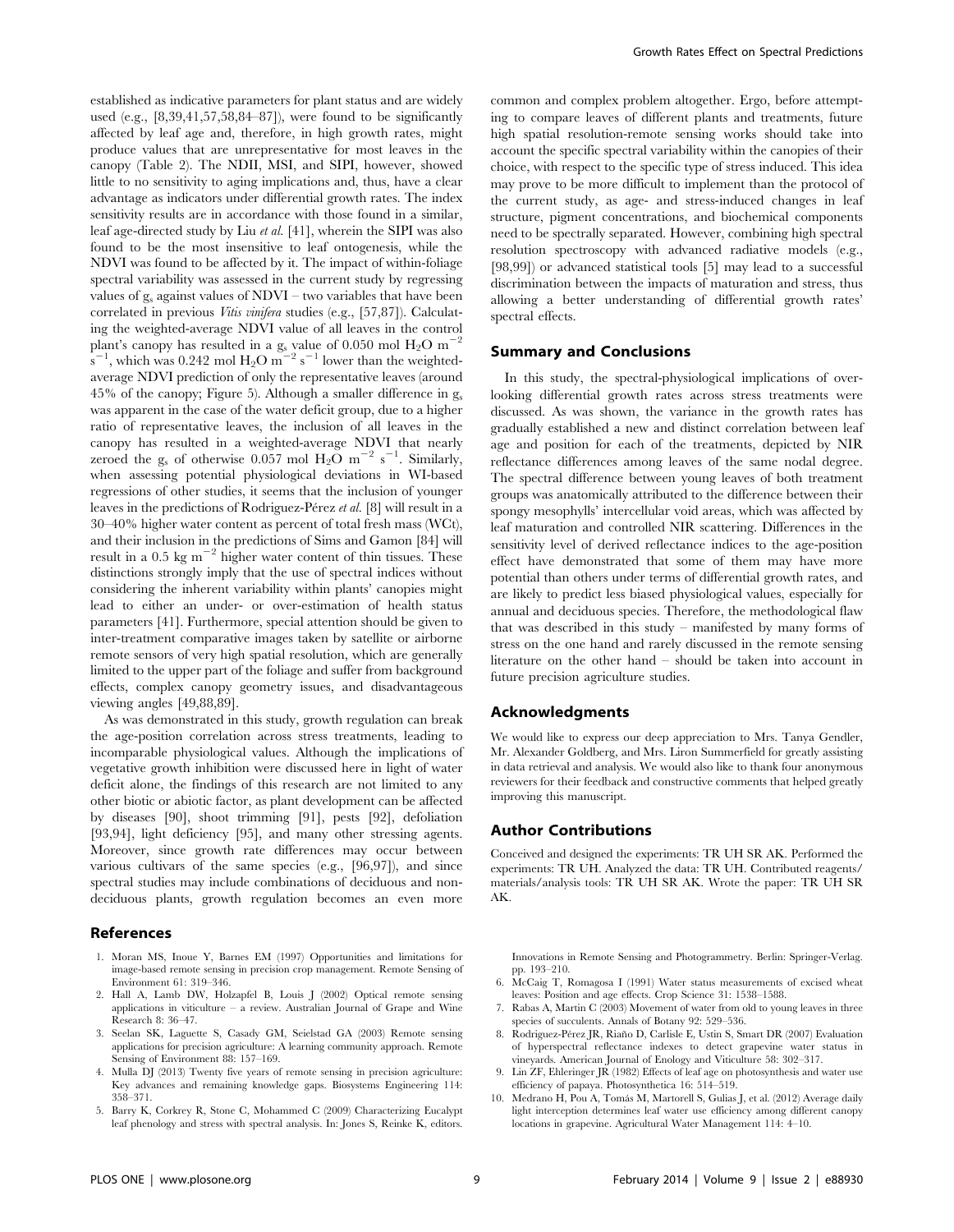- 11. Field C, Mooney HA (1983) Leaf age and seasonal effects on light, water, and nitrogen use efficiency in a California shrub. Oecologia 56: 348–355.
- 12. Snider JL, Choinski JSJ, Wise RR (2009) Juvenile Rhus glabra leaves have higher temperatures and lower gas exchange rates than mature leaves when compared in the field during periods of high irradiance. Journal of Plant Physiology 166: 686–696.
- 13. Connor DJ, Sadras VO, Hall AJ (1995) Canopy nitrogen distribution and the photosynthetic performance of sunflower crops during grain filling – a quantitative analysis. Oecologia 101: 274–281.
- 14. Wilson KB, Baldocchi DD, Hanson PJ (1999) Spatial and seasonal variability of photosynthetic parameters and their relationship to leaf nitrogen in a deciduous forest. Tree Physiology 20: 565–578.
- 15. Prieto JA, Louarn G, Perez-Peña J, Ojeda H, Simonneau T, et al. (2012) A leaf gas exchange model that accounts for intra-canopy variability by considering leaf nitrogen content and local acclimation to radiation in grapevine (Vitis vinifera L.). Plant, Cell & Environment 35: 1313–1328.
- 16. Poni S, Intrieri C, Silvestroni O (1994) Interaction of leaf age, fruiting, and exogeneous cytokinins in Sangiovese grapevines under non-irrigated conditions. American Journal of Enology and Viticulture 45: 71–78.
- 17. Escalona JM, Flexas J, Medrano H (1999) Stomatal and non-stomatal limitations of photosynthesis under water stress in field-grown grapevines. Australian Journal of Plant Physiology 26: 421–433.
- 18. Kennedy RA, Johnson D (1981) Changes in photosynthetic characteristics during leaf development in apple. Photosynthesis Research 2: 213–223.
- 19. Choinski JSJ, Ralph P, Eamus D (2003) Changes in photosynthesis during leaf expansion in Corymbia gummifera. Australian Journal of Botany 51: 111-118.
- 20. Lin ZF, Ehleringer JR (1982) Changes in spectral properties of leaves as related to chlorophyll content and age of papaya. Photosynthetica 16: 520–525.
- 21. Stone C, Chisholm L, McDonald S (2005) Effects of leaf age and psyllid damage on the spectral reflectance properties of Eucalyptus saligna foliage. Australian Journal of Botany 53: 45–54.
- 22. Kitajima K, Mulkey SS, Samaniego M, Wright SJ (2002) Decline of photosynthetic capacity with leaf age and position in two tropical pioneer tree species. American Journal of Botany 89: 1925–1932.
- 23. Escalona JM, Flexas J, Bota J, Medrano H (2003) Distribution of leaf photosynthesis and transpiration within grapevine canopies under different drought conditions. Vitis 42: 57–64.
- 24. Barna B, Györgyi B (1992) Resistence of young versus old tobacco leaves to necrotrophs, fusaric acis, cell wall-degrading enzymes and autolysis of membrane lipids. Physiological and Molecular Plant Pathology 40: 247–257.
- 25. Datt B (1999) A new reflectance index for remote sensing of chlorophyll content in higher plants: Tests using Eucalyptus leaves. Journal of Plant Physiology 154: 30–36.
- 26. El-Shikha DM, Waller P, Hunsaker D, Clarke T, Barnes E (2007) Ground-based remote sensing for assessing water and nitrogen status of broccoli. Agricultural Water Management 92: 183–193.
- 27. Seelig HD, Hoehn A, Stodieck LS, Klaus DM, Adams WW, et al. (2008) Relations of remote sensing leaf water indices to leaf water thickness in cowpea, bean, and sugarbeet plants. Remote Sensing of Environment 112: 445–455.
- 28. Eitel JUH, Vierling LA, Long DS, Hunt ER (2011) Early season remote sensing of wheat nitrogen status using a green scanning laser. Agricultural and Forest Meteorology 151: 1338–1345.
- 29. Poorter H, Remkes C (1990) Leaf area ratio and net assimilation rate of 24 wild species differing in relative growth rate. Oecologia 83: 553–559.
- 30. Hsiao TC, Acevedo E, Fereres E, Henderson D (1976) Water stress, growth, and osmotic adjustment. Philosophical Transactions of the Royal Society of London B Biological Sciences 273: 479–500.
- 31. Ackerly DD, Bazzaz FA (1995) Leaf dynamics, self-shading and carbon gain in seedlings of a tropical pioneer tree. Oecologia 101: 289–298.
- 32. Wilson D, Cooper J (1969) Apparent photosynthesis and leaf characters in relation to leaf position and age, among contrasting Lolium genotypes. New Phytologist 68: 645–655.
- 33. Dwyer L, Stewart D (1986) Effect of leaf age and position on net photosynthetic rates in maize (Zea mays L.). Agricultural and Forest Meteorology 37: 29–46.
- 34. Schurr U, Heckenberger U, Herdel K, Walter A, Feil R (2000) Leaf development in Ricinus communis during drought stress: Dynamics of growth processes, of cellular structure and of sink-source transition. Journal of Experimental Botany 51: 1515–1529.
- 35. Shibata K (1957) Spectroscopic studies on chlorophyll formation in intact leaves. Journal of Biochemistry 44: 147–173.
- 36. Gates DM, Keegan HJ, Schleter JC, Weidner VR (1965) Spectral properties of plants. Applied Optics 4: 11–20.
- 37. Carter GA, Paliwal K, Pathre U, Green T, Mitchell R, et al. (1989) Effect of competition and leaf age on visible and infrared reflectance in pine foliage. Plant, Cell & Environment 12: 309–315.
- 38. Carter GA, Knapp AK (2001) Leaf optical properties in higher plants: Linking spectral characteristics to stress and chlorophyll concentration. American Journal of Botany 88: 677–684.
- 39. Gamon JA, Surfus JS (1999) Assessing leaf pigment content and activity with a reflectometer. New Phytologist 143: 105–117.
- 40. Sabat SC, Grover A, Mohanty P (1989) Selective alternations in photosynthetic pigment characteristics and photoelectron transport during senescence of wheat leaves. In: Singhal GS, Barber J, Dilley RA, Govindjee, Haselkorn R et al.,

editors. Photosynthesis: Molecular biology and bioenergetics. New Delhi, India: Springer-Verlag, Narosa Publishing House. pp. 343–351.

- 41. Liu N, Lin ZF, van Devender A, Lin GZ, Peng CL, et al. (2009) Spectral reflectance indices and pigment functions during leaf ontogenesis in six subtropical landscape plants. Plant Growth Regulation 58: 73–84.
- 42. Sims DA, Gamon JA (2002) Relationships between leaf pigment content and spectral reflectance across a wide range of species, leaf structures and developmental stages. Remote Sensing of Environment 81: 337–354.
- 43. Serrano L (2008) Effects of leaf structure on reflectance estimates of chlorophyll content. International Journal of Remote Sensing 29: 5265–5274.
- 44. Gausman HW, Allen WA (1973) Optical parameters of leaves of 30 plant species. Plant Physiology 52: 57–62.
- 45. Knapp AK, Carter GA (1998) Variability in leaf optical properties among 26 species from a broad range of habitats. American Journal of Botany 85: 940– 946.
- 46. Ourcival JM, Joffre R, Rambal S (1999) Exploring the relationships between reflectance and anatomical and biochemical properties in Quercus ilex leaves. New Phytologist 143: 351–364.
- 47. Gausman HW, Allen WA, Cardenas R, Richardson AJ (1971) Effect of nodal position on absorption and scattering coefficients and infinite reflectance of cotton leaves, Gossypium hirsutum L. Agronomy Journal 63: 87–91.
- 48. Grant L (1987) Diffuse and specular characteristics of leaf reflectance. Remote Sensing of Environment 22: 309–322.
- 49. Meggio F, Zarco-Tejada PJ, Miller JR, Martín P, Gonzalez MR, et al. (2008) Row orientation and viewing geometry effects on row-structured vine crops for chlorophyll content estimation. Canadian Journal of Remote Sensing 34: 220– 234.
- 50. Allen WA, Gausman HW, Richardson AJ, Thomas JW (1969) Interaction of isotropic light with a compact leaf. Journal of the Optical Society of America 59: 1376–1379.
- 51. Gausman HW, Allen WA, Cardenas R (1969) Reflectance of cotton leaves and their structure. Remote Sensing of Environment 1: 19–22.
- 52. Gausman HW, Allen WA, Cardenas R, Richardson AJ (1970) Relation of light reflectance to histological and physical evaluations of cotton leaf maturity. Applied Optics 9: 545–552.
- 53. Knipling EB (1970) Physical and physiological basis for the reflectance of visible and near-infrared radiation from vegetation. Remote Sensing of Environment 1: 155–159.
- 54. Gausman HW, Allen WA, Cardenas R, Escobar DE (1974) Refractive index of plant cell walls. Applied Optics 13: 109–111.
- 55. Isaacson BN, Serbin SP, Townsend PA (2012) Detection of relative differences in phenology of forest species using Landsat and MODIS. Landscape Ecology 27: 529–543.
- 56. Pou A, Medrano H, Tomàs M, Martorell S, Ribas-Carbó M, et al. (2012) Anisohydric behaviour in grapevines results in better performance under moderate water stress and recovery than isohydric behaviour. Plant and Soil 359: 335–349.
- 57. Zarco-Tejada PJ, González-Dugo V, Williams LE, Suárez L, Berni JAJ, et al. (2013) A PRI-based water stress index combining structural and chlorophyll effects: Assessment using diurnal narrow-band airborne imagery and the CWSI thermal index. Remote Sensing of Environment 138: 38–50.
- 58. Peñuelas J, Filella I, Biel C, Serrano L, Savé R (1993) The reflectance at the 950–970 nm region as an indicator of plant water status. International Journal of Remote Sensing 14: 1887–1905.
- 59. Hunt ER, Rock BN (1989) Detection of Changes in leaf water content using near- and middle-infrared reflectance. Remote Sensing of Environment 30: 43– 54.
- 60. Peñuelas J, Inoue Y (1999) Reflectance indices indicative of changes in water and pigment contents of peanut and wheat leaves. Photosynthetica 36: 355–360.
- 61. Rewald B, Raveh E, Gendler T, Ephrath JE, Rachmilevitch S (2012) Phenotypic plasticity and water flux rates of citrus root orders under salinity. Journal of Experimental Botany 63: 2717–2727.
- 62. Flexas J, Escalona JM, Evain S, Gulias J, Moya I, et al. (2002) Steady-state chlorophyll fluorescence  $(F_S)$  measurements as a tool to follow variations of net  $CO<sub>2</sub>$  assimilation and stomatal conductance during water-stress in  $C<sub>3</sub>$  plants. Physiologia Plantarum 114: 231–240.
- 63. Medrano H, Escalona JM, Bota J, Gulias J, Flexas J (2002) Regulation of photosynthesis of C3 plants in response to progressive drought: Stomatal conductance as a reference parameter. Annals of Botany 89: 895–905.
- 64. Cifre J, Bota J, Escalona JM, Medrano H, Flexas J (2005) Physiological tools for irrigation scheduling in grapevine (Vitis vinifera L.): An open gate to improve water-use efficiency? Agriculture, Ecosystems & Environment 106: 159–170.
- 65. Flexas J, Bota J, Escalona JM, Sampol B, Medrano H (2002) Effects of drought on photosyntheis in grapevines under field conditions: An evaluation of stomatal and mesophyll limitations. Functional Plant Biology 29: 461–471.
- 66. Flexas J, Baron M, Bota J, Ducruet J-M, Galle A, et al. (2009) Photosynthesis limitations during water stress acclimation and recovery in the drought-adapted Vitis hybrid Richter-110 (V. berlandieri x V. rupestris). Journal of Experimental Botany 60: 2361–2377.
- 67. Santesteban LG, Miranda C, Royo JB (2009) Effect of water deficit and rewatering on leaf gas exchange and transpiration decline of excised leaves of four grapevine (Vitis vinifera L.) cultivars. Scientia Horticulturae 121: 434–439.
- 68. Hochberg U, Degu A, Fait A, Rachmilevitch S (2013) Near isohydric grapevine cultivar displays higher photosynthetic efficiency and photorespiration rates